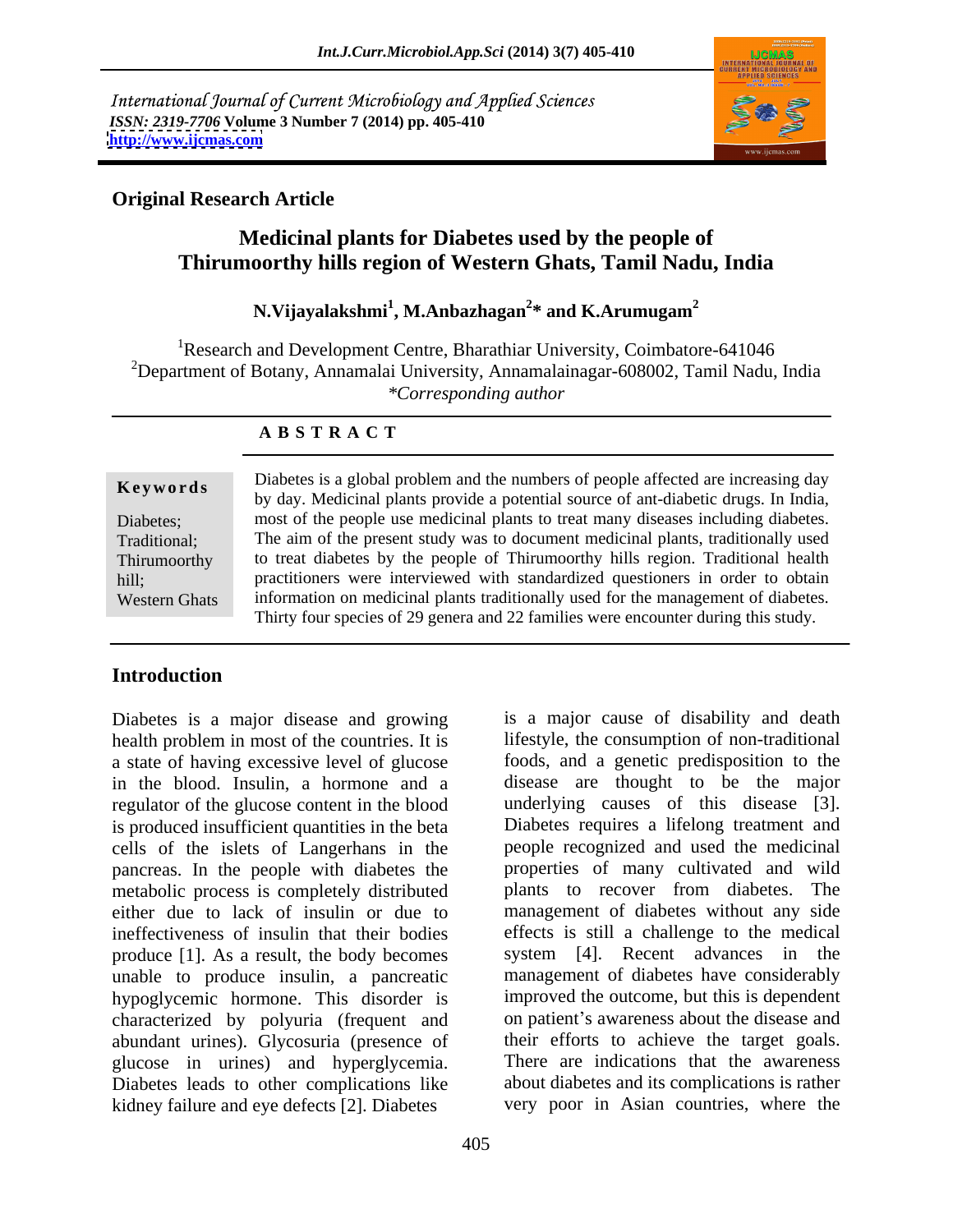burden of the disease is highest in the world plants products for controlling diabetes is [5]. Now a day, people believe on the

people suffering from diabetes and by 2030, medicinal plants having anti-diabetic are now suffering from the looming the world population have been affected by prescribed widely because of their living India currently spends \$2.8 billion or region of Tamil Nadu state, South India.

As an officially recorded list of 45,000 plant species and a various estimation of 7500 species of medicinal importance [7]. Since times immemorial, plant based drugs have been in use in the amelioration of various 3,69Sq.Km without any coastal line. It is ailments ranging from common cold to cancer. In Ayurveda, Siddha and Unani 30' of Northern latitude a<br>systems of medicine, several herbs or plant 30' of the eastern latitude. systems of medicine, several herbs or plant products have been used for the treatment and management of diabetes. Though regular synthetic drugs have made note their seasonal variation in growth and considerable progress in the management of diabetes, traditional plant treatments for diabetes are also being used throughout the world and the search for natural antidiabetic 2 years. The information's were gathered

phytoremedy for diabetes and world focus undoubtedly have significant effect on the has been turned to traditional treatments lowering of blood sugar but their mechanism using plants rather than English medicine of action is yet to be elucidated. The first (Allopathy). evidence that the natural products have India leads the world in the number of 1929 by Glazer and Halpern. Several nearly 9% of the country's population is properties have been listed in various studies likely to be affected by this disease, the [8-12]. Apart from currently available international Diabetic Federation (IDF) has therapeutic options, many herbal medicines warned. About 50.8 million people of India have been recommended for the treatment of epidemic of diabetes, followed by China used throughout the world for a range of 43.2 million. There are 285 million of 7% of diabetic presentations. Herbal drugs are diabetes. Diabetes has become a serious effectiveness, less side effects and relatively issue of every country and it threatens the low cost. Therefore, investigated on such health and economic prosperity of people. agents from traditional medicinal plants has By 2030, this cost is projected to exceed become more important. India has a rich \$490 billion. More than 80% of spending on history of using various potent herbs and diabetes is in the world richest countries. herbal components for treating diabetes. Where over 70% of people with diabetes are Many Indian plants have been investigated 1% of the global cost to the same [6]. diabetes and reported in numerous scientific Though, diabetes seems to be an alarming journals. Therefore, the present work has disease, no work has been done so for to been made to document the indigenous examine the antidiabetic potential of medicinal plants used of the people if medicinal plants from Thirumoorthy hills Thirumoorthy hills region of Tamil Nadu still going on. Antidiabetic medicinal plants insulin potentiating activity was reported in medicinal plants having anti-diabetic diabetes. Traditional plant medicines are diabetic presentations. Herbal drugs are prescribed widely because of their for their beneficial use in different types of state for diabetes.

## **Materials and Methods**

Thirumoorthy hills region a Coimbatore district of Tamil Nadu, spreads over geographically located between 10 5' and 11 30' of Northern latitude and 78 40' and 79 30' of the eastern latitude.

In order to enumerate the medicinal plants to productivity, different localities and collecting spots of Thirumoorthy hills region were surveyed at regular intervals for about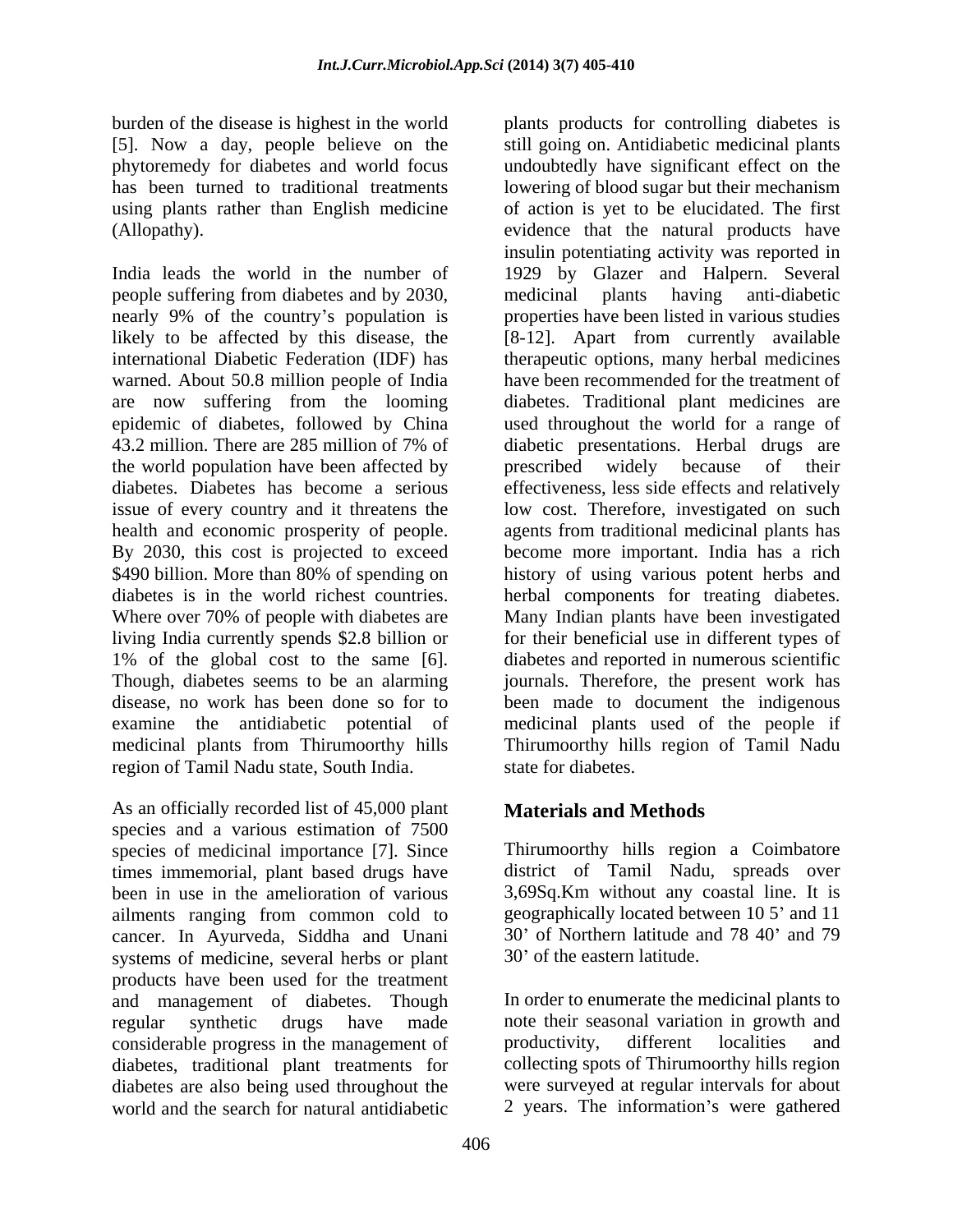from many old people, vaidyas and medicine men of study areas. Subsequently, the information's gathered were confirmed Presidency of Madras. The flora of the plani and 22 families were documented. hills, the flora of the Tamil Nadu Carnatic Apocynaceae, Caesalpiniaceae, and Indian Medicinal plants [13-18]. Cucurbitaceae, Lamiaceae, Malyvaceae,

The table shows a documentation of plant species collected from study area based on traditional reputation for their use as anti diabetes. Twenty informants who had many attents with insulin-dependent and non-<br>vears of experience in the use of traditional insulin-dependent diabetes. Scientific years of experience in the use of traditional medicine were interviewed about the plants used for treatment of diabetes and the plant parts mostly reported in this regards were the root bark  $(16\%)$ , stem bark  $(12\%)$ , leaves (40%), flower (6%), fruit (10%), seed (6%) and whole plant (10%). The method of preparation was mostly a decoction or a hot water infusion usually prepared just before use. The plant material was used fresh or in dried form and most plants to be used as a remedy were stored for later use in the dry. Tamil Nadu state which allowed their utilization throughout the year. Doses were mainly taken twice a day *i.e.* at the morning and evening. Treatment was supposed to be

The aim of the ethnomedical survey and documentation was to catalogue the plants used traditional against diabetes. A considerable amount of duplication of information relating to the use of the plants<br>was reported by several informants who may all abutilon indicum (L) Sw was reported by several informants who may  $\begin{array}{ccc} 1. & Abution \\ \hline \end{array}$  (Malvaceae) confirm the anti-diabetes efficacy of (Malvachine in the Malvachine of the Contract of the Contract of the Contract of the Contract of the Contract of the Contract of the Contract of the Contract of the Contract of the Con traditional herbal remedies prepared from Thuthi<br>these species Most of the plants collected Decoction of stem bark (25-50ml) these species. Most of the plants collected

with literature for authentication of trusted over the use of these plants. The preparation of drugs. For this study, plants results of this study show that a large were collected from different localities and number of medicinal plants are traditionally voucher specimens were prepared and used for the treatment of diabetes among the identified with help of suitable literatures people particularly areas of Thirumoorthy namely, Indian Materia Medica, Flora of hills region. Thirty four species of 29 genera **Results and Discussion** represented the species of this kind twice. continued until recovery. activities of herbal remedies now being used have been reported in the literature earlier, as they having been used for diabetes and this is an indication that the healers could be and 22 families were documented. Apocynaceae, Caesalpiniaceae, Cucurbitaceae, Lamiaceae, Moraceae, Myrtaceae and Rutaceae families Diabetes is a disorder of carbohydrate, fat and protein metabolism attributed to diminished production of insulin. Herbal treatments for diabetes have been used in patients with insulin-dependent and noninsulin-dependent diabetes. Scientific validation of several Indian plant species has proved the efficacy of the botanicals in reducing the sugar level. From the reports on their potential effectiveness against diabetes, it is assumed that the botanicals have a major role ti play in the management of diabetes, which needs further exploration for necessary development of drugs and nutraceuticals from natural resources [19- 20]. However many herbal remedies used today have not undergone careful scientific assessment and some have the potential to cause serious toxic effects and major drugto-drug interaction. Continuing research is necessary to elucidate the pharmacological to treat diabetes.

### **Plant species from Thirumoorthy hills region, based on traditional reputation for their use of Diabetes**

1. *Abutilon indicum* (L) Sw (Malvaceae) **Thuthi**  Decoction of stem bark (25-50ml)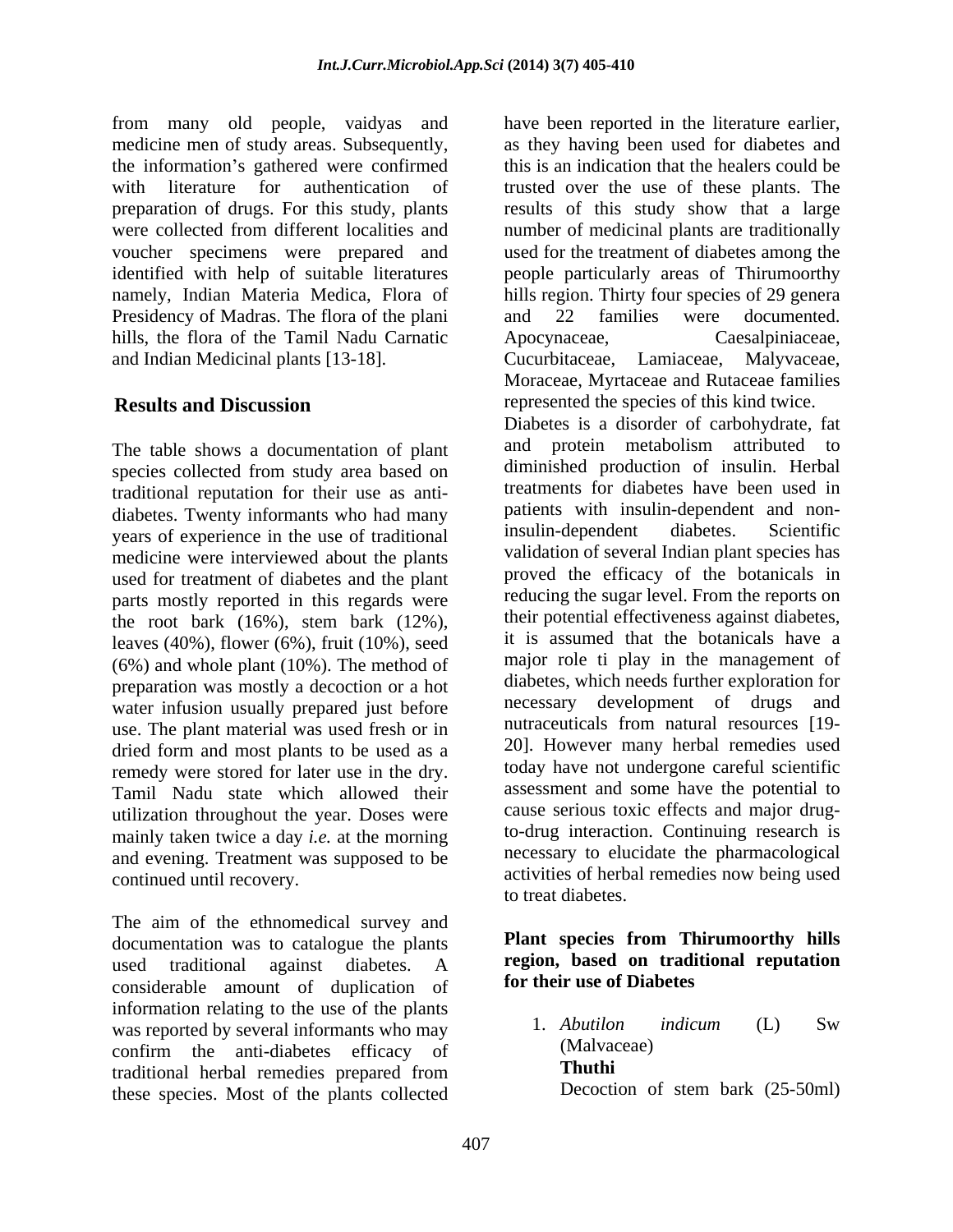2. *Aegle marmelos* (L) Corr. Ex. Roxb (Rutacae) morning.

Leaves of *A. marmelos* along with leaves of *Azadiracta indica* and

day in empty stomach for10-12

- 4. *Andrographis paniculata* (Burm.f.) Wall. (Creat) (Acanthaceae) coats milk and taken orally to treat
- 

A pinch of the powder of the dried Veliparuthi tuber is taken orally with cow milk Root bark extract (5-10ml) taken one daily in the morning. to two daily for 2-3 weeks.

6. *Benincasa hispida* cogn 14. *Citrus medica* L. (Rutaceae) (Cucurbitaceae)

The fruit juice (10-15ml, 3-5 times litre of water for 10 minutes and

7. *Cajanus cajan* L (Fabaceae)

plants are cooked and taken **Kovvai** 

8. *Carica papaya* L. (Caricaceae)

*Eugenia jambolena* fruits every day morning and evening it cures Vasmbu

9. *Cannabis sativa* L (Cannbinaceae)

# Leaf extracts (5-10ml) taken three times daily for 3-4 weeks.

- given two times daily after principle 10. *Cassia fistula* L(caesalpinaceae) meals for 3-4 week **Sarakondrai Sarakondrai** Powered seeds are given once in the
- **Vilvam** 11. Catharanthus roseus L. morning. 11. *Catharanthus roseus* L. (Apocynaceae) **Nithyakalyani**

*Ocimum sanctum* dried and powered A thick extract is made from 250g and given thrice a day for 15 days. crushed root or leaf in 2.5 litres or 3. *Aloe barbadensis* mill.(Liliaceae) even more water. It is strained and **Sotru kattraazhai** evaporated on gentle heat. When the Fresh leaf pulp (40-50g) taken once a volume is reduced to about  $\frac{1}{2}$  litre, weeks. **orally** twice a day. Whole plant is A thick extract is made from 250g volume is reduced to about ½ litre, 1-2 teaspoonful is administered powered and mixed with cow's milk and taken orally.

**Nilavemb /Kopuranthangi** Powdered leaf is mixed with cow or (Lauraceae) 12. *Cinnamomum zeylanicum* BI. (Lauraceae)

### **Elavangappattai**

diabetes.<br>5. *Aspragus officinalis* L Decoction of stem bark taken three<br>times daily for 2-3 weeks. Decoction of stem bark taken three times daily for 2-3 weeks.

(Asparagaceae) and 13. Cisssampelos pareira L. **Thaneervitankizhangu** 13. *Cisssampelos pareira* L. (Menispermaceae) **Veliparuthi**

**Poosani** Peels of three fruits are boiled in 1 **Narthankai**

daily) taken internally. filtered. The decoction is cooled and taken daily.

**Thuvarai**  The pulses are obtained from these (Cucurbitaceae) 15. *Coccinia indica* W&A. (Cucurbitaceae) **Kovvai**

internally. The leaves, in form of curry or as **Pappali Contract Contract Contract Contract Contract Contract Contract Contract Contract Contract Contract Contract Contract Contract Contract Contract Contract Contract Contract Contract Contract Contract Contract Cont** The leaves, in form of curry or as decoction, are taken orally in diabetes.

If this fruits is consumed along with 16. *Costus speciosus* (Koenig.) Sm. (Zingiberaceae)

### **Vasmbu**

diabetes. Powered leaves are taken internally with cow's milk.

**Ganja** 17. *Ficus benghalensis* L.(Moraceae) **Aalamaran**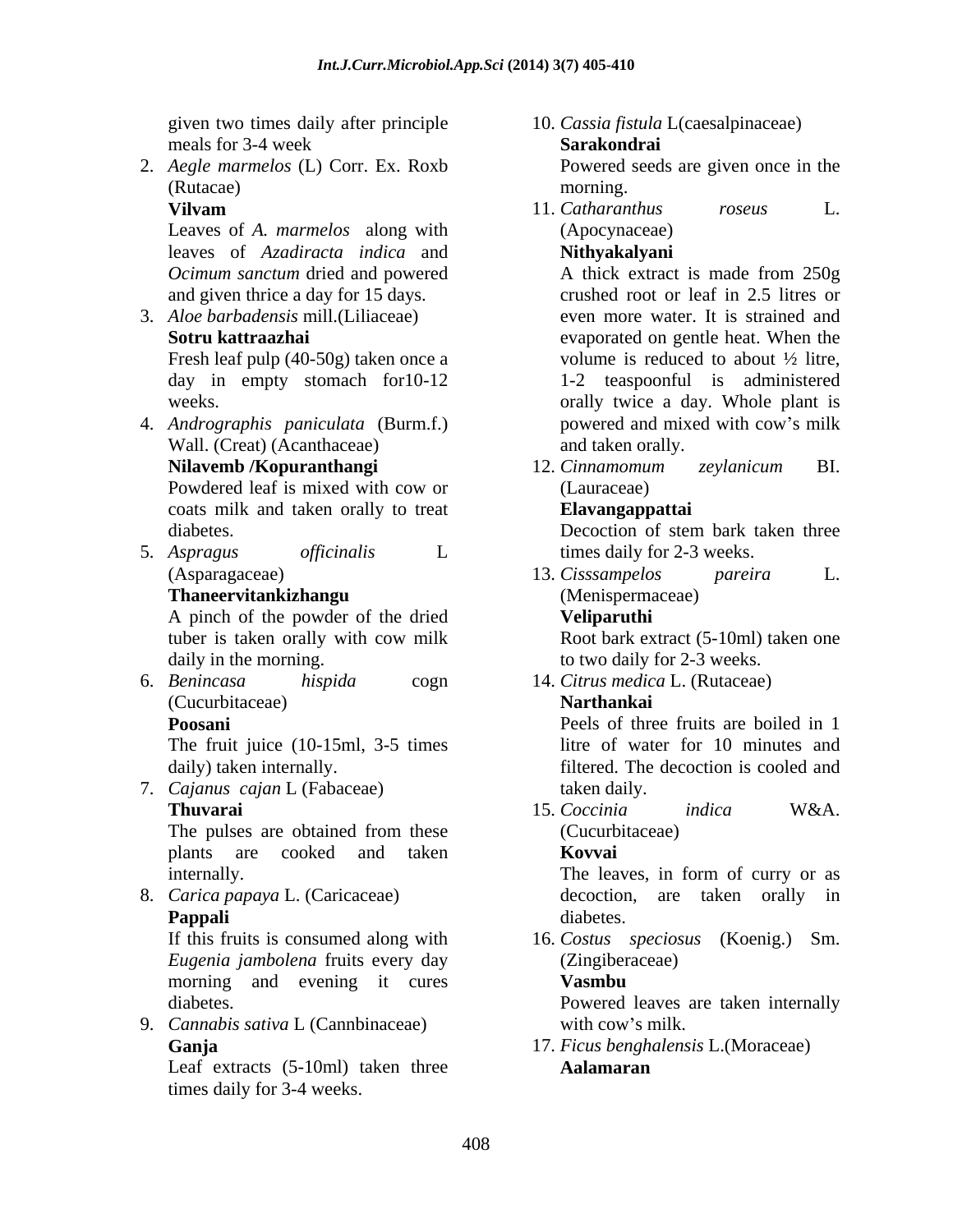Stem bark of *F. benghalensis* and root bark of *F. religiosa* are mixed with equal proportions and crushed twice a day regularly. It cures into a paste. Five gram of the preparation is eaten with honey or milk at every morning and evening **Malaivempu** for 5-10 days. *26. Ocimum sanctum* L (Lamiaceae)

18. *Ficus racemosa* L. (Moraceae) **Atthi** Leaves are dried under shade and

19. *Gymnema sylvestre* R.Br.

The dried leaves are made into **Peruvangai** powder and equal quantity seed powder of *Eugenia jambolena* it be mixed well. If tea spoon of this water thrice a day for 48 days.

20. *Hybanthus enneaspermus* (L.) Muell, **(**Violaceae) The leaf decoction (10-15ml,2-3

The whole plant mixtures along with cow milk two time a day for 60 days.

21.*Ichnocarpus frutescens* R Br

About 10 flowers are chewed and the

 22.*Ipomoea batates* (L)Cam (Convolvulaceae)

The juice in the aerial part of the plant (25-30ml) taken two times fruit is obtained and dried for 4-5 **Sweet broom weed** days. Then they are ground to make 50ml of whole plant extract is taken a paste. From the paste, about half orally every day. teaspoonis mixed glass of water and *32. Sida rhombifolia*.L (Malvaceae) taken at every morning for one **Phazhampasi** 

- 23. *Rubia cordifolia* Linn. (Rubiaceae)
- 24.*Scoparia dulcis* L. (Scrophulariaceae) **Sacharaivembu**

If one tea spoon of dried leaf powder

is mixed with 100ml cow's milk, boiling them and taken internally diabetes.

25. *Melia azedarach* L (Meliaceae)

### **Malaivempu**

**Tulasi**

Root powder is given orally. The second powder of powder. From this ground to make powder. From this ground to make powder. From this use 21g twice day.

(Asclepiadaceae) 27. Oroxylum indicum vent **Sirukurinjan**  (Bignoniaceae) *27. Oroxylum indicum* vent

### **Peruvaagai**

Decoction (15-20ml) or juice (5- 10ml) prepared from stem bark is takentwo or three times daily.

mixture is taken along with warm 28. Orthosiphon grandiflorus *28. Orthosiphon grandiflorus* Boldingh(Lamiaceae) **Kidney Tea plant**

- **Orthaztamari times daliy**) is taken orally.
	- *29. Psidium gualava* L (Myrtaceae)

### **Kovya**

(Apocynaceae) dried leaves of plant is used to **Malalikilanzhu** reduce blood glucose level of Hot water extract made from the diabetes.

juice swallowed every morning. *30. Saraca asoca* (Roxb.) Dewilde (caesalpiniaceae)

### **Ashoka**

**Sarkkaravalbkizharga** Infusion of dried flower (50-100ml) taken two times daily (before principal meals) for 4-5 week.

daily for 3-4 weeks. The pericarp of *31. Scoparia dulcis* L (Scrophulanaceae) **Sweet broom weed**

orally every day.

**Phazhampasi**

month. Aqueous extract of the plant is given thrice a day for 15 days.

Sevalaikodi 33. Syzygium cuminii (L) Skeels *33. Syzygium cuminii* (L) Skeels (Myrtaceae) **Naaval**